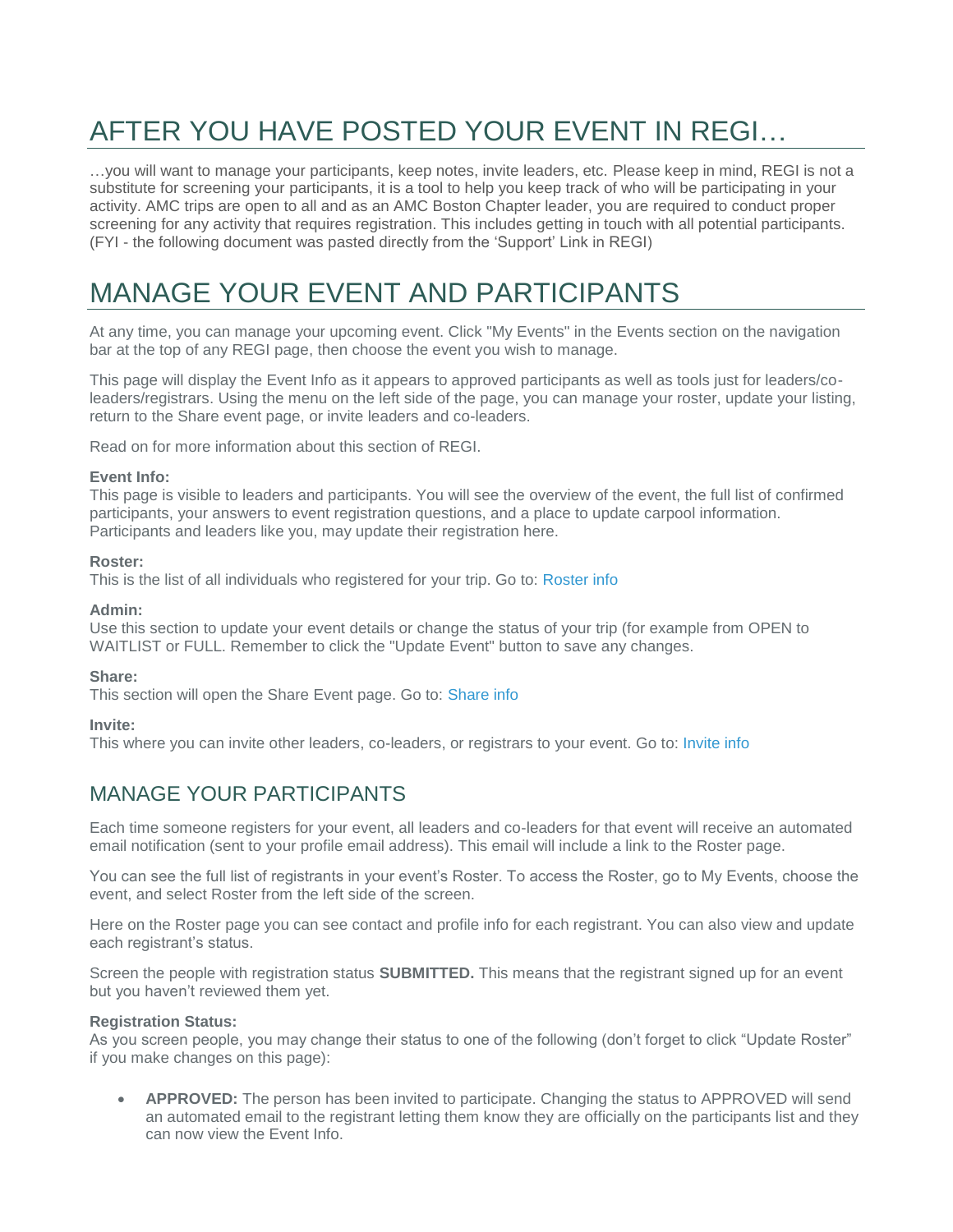- **PEND ACTION:** Short for pending participant action. Use this status if you are awaiting further action from a registrant: e.g. you left a voicemail for screening and are expecting call back; you are waiting for a payment.
- **WAIT LIST:** When a participant signs up for a trip with the status of WAIT LIST, they will display as SUBMITTED on your roster. Switch their status to WAIT LIST to send an automated message confirming that they are on the wait list. If a spot becomes available, you can change their status to APPROVED.
- **TRIP NOT A FIT:** If you screened a participant and found they do not have the necessary experience, gear, and/or fitness level for your trip, use this status. Make sure you tell the participant why they will not be approved and whenever possible, you should refer this person to another event which may be a better fit for getting outdoors.
- **CANCELED:** If a participant indicated that he/she will not be attending, use this status to free up a spot for someone else.
- **NO SHOW:** After your event, return to your event Roster to indicate if anyone failed show up for the activity without notifying you in advance.

IMPORTANT: You must click on "Update Roster" at the bottom of the page each time you update a participant's enrollment status.

#### **Notes:**

Use the notes section to record information on screening, contact with participants, or payment for participation in an activity or program. To save changes to Notes or Registration Status, click the Update Roster button at the bottom of the page.

#### **Export Roster:**

You can print important participant information to take with you on the activity using the "Export Roster" area at the bottom of the Roster page. You may choose a Microsoft Excel spreadsheet or a tab-delimited text file.

This will allow you to sort the list by registration status, last name, payment status, etc.

## UPDATE YOUR EVENT STATUS

When you want to update your event status, go to [My Events,](https://regi.amcboston.org/my_events) choose the event, and select Admin from the left side of the screen (this tab is only visible to Leaders, Co-leaders, and Registrars for this trip).

Changing the status here will change what potential participants see when they look through REGI's trip listings.

Note: If you update the status of your trip on REGI, you will still need to go into your AMC Activities Database (ActDB) listing to update the status there too.

#### **Event Status:**

After your event is created, you can change the status as necessary to one of the following (don't forget to click "Update Event" if you make changes to the Admin page).

- **FULL:** When your trip is full and you want to stop accepting applications, choose this status. This will prevent future sign-ups.
- **WAIT LIST:** If your trip is full, but you want to create a wait list, his status will still allow participants to register so that you can approve them if there are cancellations. This will be the most common selection once a event fills since cancellations are not uncommon.
- **CANCELED:** If you need to cancel your trip, change the status to CANCELED.

The **PENDING** status should only be used before your event has been made live. If you use this status once your trip has been approved on the ActDB, people will no longer be able to sign up for your event.

You won't use the event status of **CLOSED** until after your event has occurred and your post-trip responsibilities are complete.